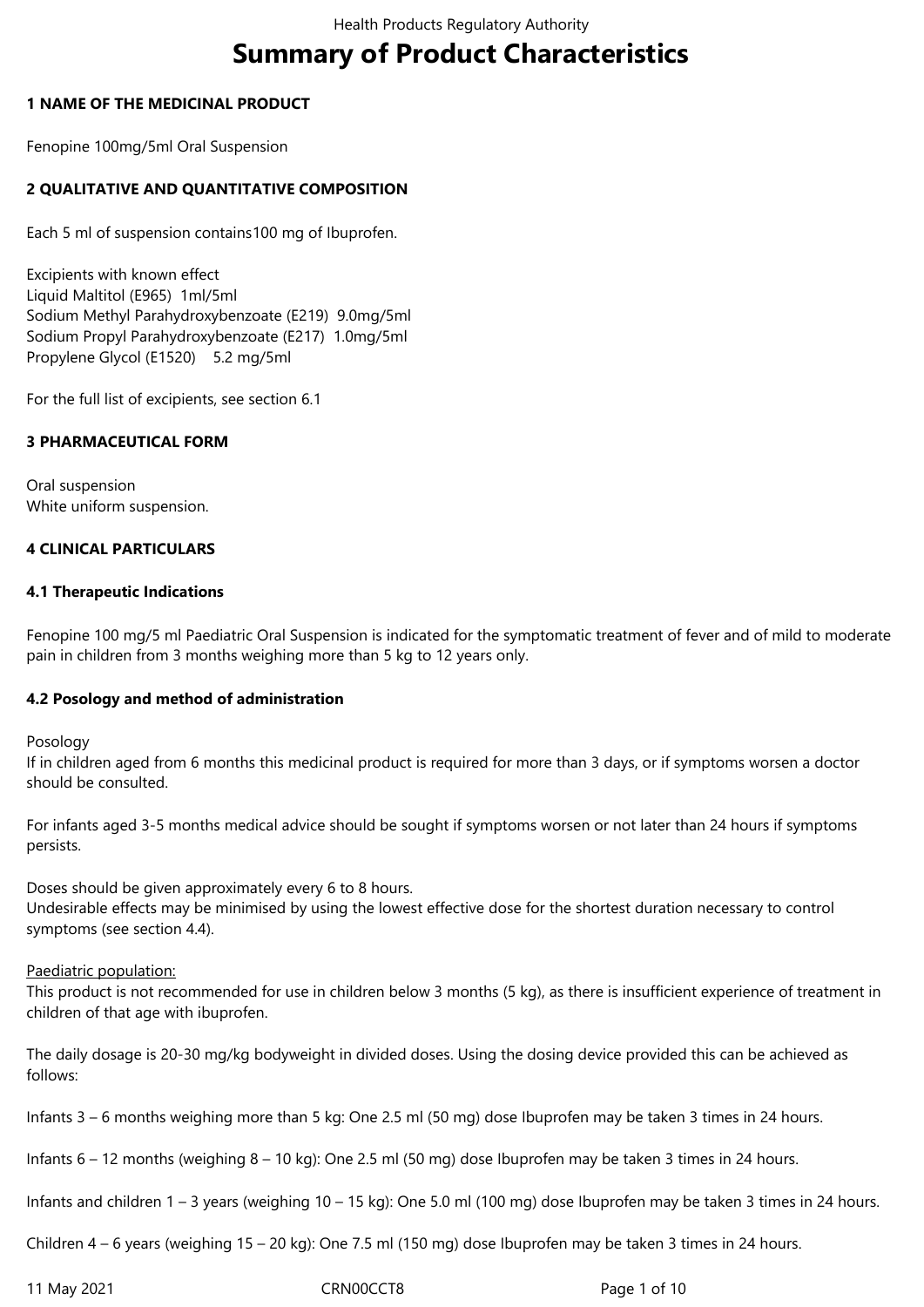Children 7 - 9 years (weighing 20 - 30 kg): One 10 ml (200 mg) dose Ibuprofen may be taken 3 times in 24 hours.

Children 10 – 12 years (weighing 30 - 40 kg): One 15.0 ml (300 mg) dose Ibuprofen may be taken 3 times in 24 hours.

Adults and elderly: This product is indicated for use in infants and children, and no dose instruction are given for adults and elderly.

Impaired renal function

In patients with mild or moderate reduction of renal function, the dose should be kept as low as possible for the shortest duration necessary to control symptoms and renal function monitored . (For patients with severe renal failure see section 4.3)

Impaired liver function

In patients with mild or moderate reduction of liver function the dose should be kept as low as possible for the shortest duration necessary to control symptoms and hepatic function monitored. (For patients with severe liver failure see section 4.3).

Method of administration

For oral administration and short term use only.

A double end spoon with measures of 2.5ml and 5ml is provided to ensure accuracy.

## **4.3 Contraindications**

Hypersensitivity to the active substance or to any of the excipients listed in section 6.1.

Patients with a history of bronchospasm asthma, rhinitis, or urticaria associated with the intake of aspirin (acetylsalicylic acid) or other non-steroidal anti-inflammatory drugs (NSAIDs).

Active or history of recurrent peptic ulcer/haemorrhage (two or more distinct episodes of proven ulceration or bleeding).

History of gastrointestinal bleeding or perforation, related to previous NSAID's therapy.

Severe hepatic failure, severe renal failure or severe heart failure (NYHA Class IV) or coronary heart disease (see section 4.4).

Last trimester of pregnancy (see section 4.6).

Patients with rare hereditary problems of fructose intolerance should not take this medicine.

Significant dehydration (caused by vomiting, diarrhoea or insufficient fluid intake).

## **4.4 Special warnings and precautions for use**

Undesirable effects may be minimised by using the lowest effective dose for the shortest possible duration necessary to control the symptoms (see section 4.2 and GI and cardiovascular risks below)

Patients treated with NSAIDs long term should undergo regular medical supervision to monitor for adverse events.

*Elderly:*

The elderly have an increased frequency of adverse reaction to NSAIDs especially gastrointestinal bleeding and perforation which may be fatal.

#### *SLE and mixed connective tissue disease:*

Systemic lupus erythematosus and mixed connective tissue disease – increased risk of aseptic meningitis (see section 4.8 Undesirable effects).

Asthmatic patients are to seek their doctor's advice before using ibuprofen (see below)

#### *Other NSAIDs:*

The use of Ibuprofen Oral Suspension with concomitant NSAIDs including cyclooxygenase-2 selective inhibitors should be avoided (see section 4.5)

11 May 2021 **CRNOOCCT8** CRNOOCCT8 Page 2 of 10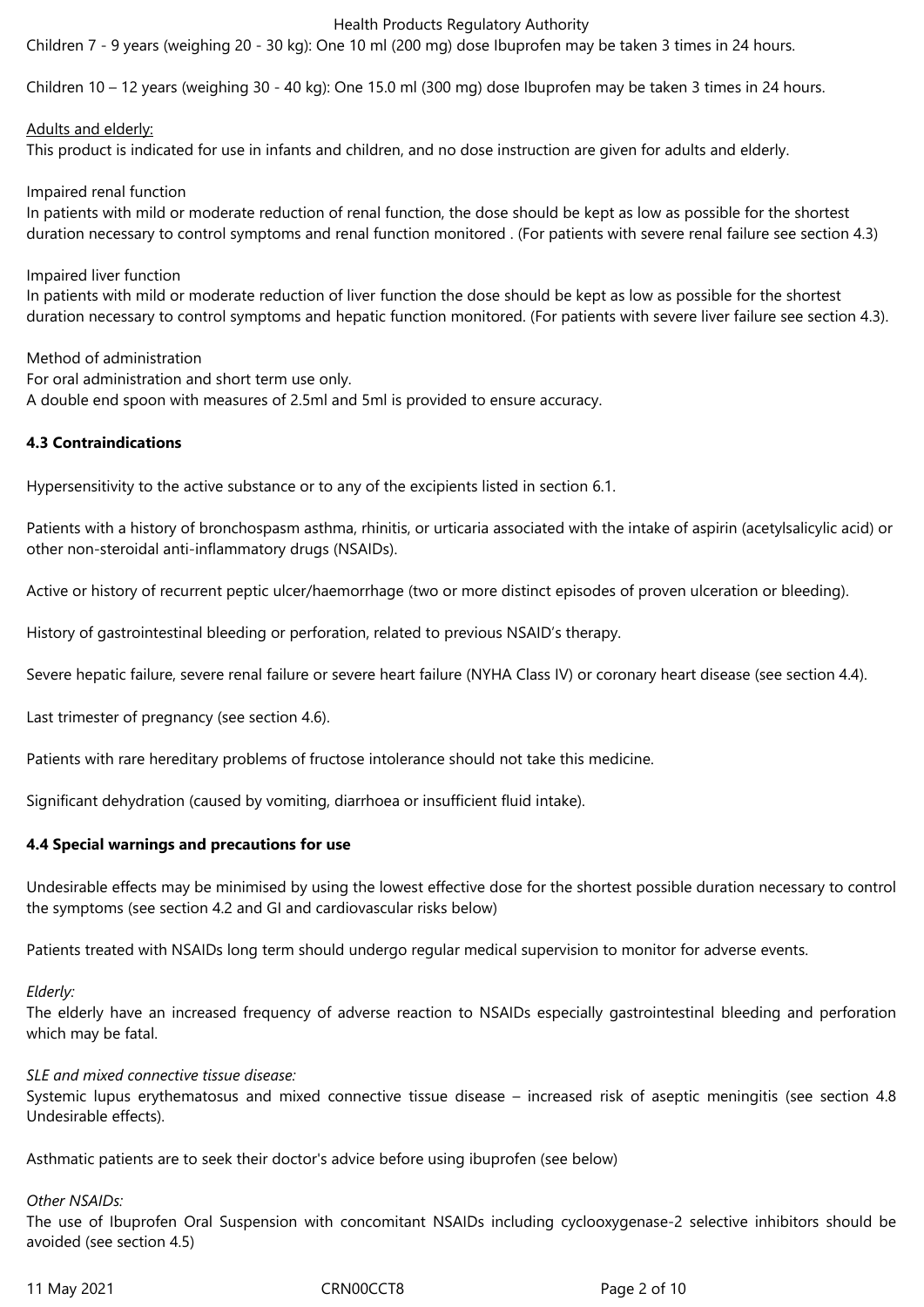## *Gastrointestinal:*

NSAIDs should be given with care to patients with a history of gastrointestinal disease (ulcerative colitis, Crohn's disease) as these conditions may be exacerbated (see section 4.8)

GI bleeding, ulceration or perforation, which can be fatal, has been reported with all NSAIDs at anytime during treatment, with or without warning symptoms or a previous history of serious GI events.

Patients with a history of GI toxicity, particularly when elderly, should report any unusual abdominal symptoms (especially GI bleeding) particularly in the initial stages of treatment.

The risk of GI bleeding, ulceration or perforation is higher with increasing NSAID doses, in patients with a history of ulcer, particularly if complicated with haemorrhage or perforation (see section 4.3), and in elderly. These patients should commence treatment on the lowest dose available.

Caution should be advised in patients receiving concomitant medications which could increase the risk of ulceration or bleeding, such as oral corticosteroids, or anticoagulants such as warfarin, selective serotonin-reuptake inhibitors or anti-platelet agents such as aspirin (see section 4.5).

When GI bleeding or ulceration occurs in patients receiving ibuprofen, the treatment should be withdrawn.

## *Renal:*

Renal impairment as renal function may further deteriorate (see section 4.3 and 4.8)

Administration of NSAIDs such as Ibuprofen may cause dose dependent renal toxicity in patients with reduced renal blood flow or blood volume where renal prostaglandins support the maintenance of renal perfusion. Patients at risk of this reaction include those with impaired renal function, heart failure or liver dysfunction. This is of particular importance in hypertension and/or cardiac impairment as renal function may deteriorate and/or fluid retention occur. Caution is therefore required in the use of Ibuprofen in such patients.

There is a risk of renal impairment in dehydrated children.

## *Hepatic:*

Hepatic dysfunction (see section 4.3 and 4.8)

## *Respiratory:*

Ibuprofen should be used with caution in patients with bronchial asthma or allergic disease, since such patients may have NSAID – sensitive asthma which has been associated with severe bronchospasm.

## *Cardiovascular and Cerebrovascular effects:*

Caution (discussion with doctor or pharmacist) is required prior to starting treatment in patients with history of hypertension and/or heart failure as fluid retention; hypertension and oedema have been reported in association with NSAIDs therapy.

Clinical studies suggest that use of ibuprofen, particularly at a high dose (2400 mg/day) may be associated with a small increased risk of arterial thrombotic events (for example myocardial infarction or stroke). Overall, epidemiological studies do not suggest that low dose ibuprofen (e.g. ≤ 1200 mg/day) is associated with an increased risk of arterial thrombotic events.

Patients with uncontrolled hypertension, congestive heart failure (NYHA II-III), established ischaemic heart disease, peripheral arterial disease, and/or cerebrovascular disease should only be treated with ibuprofen after careful consideration and high doses (2400 mg/day) should be avoided.

Careful consideration should also be exercised before initiating long-term treatment of patients with risk factors for cardiovascular events (e.g. hypertension, hyperlipidaemia, diabetes mellitus, smoking), particularly if high doses of ibuprofen (2400 mg/day) are required.

## Severe skin reactions:

Serious skin reactions, some of them fatal, including exfoliative dermatitis, Stevens- Johnson syndrome and toxic epidermal necrolysis, have been reported very rarely in association with the use of NSAIDs (see section 4.8). Patients appear to be at highest risk from these reactions early in the course of therapy, the onset of the reaction occurring in the majority of cases within the first month of treatment. Acute generalised exanthematous pustulosis (AGEP) has been reported in relation to ibuprofen-containing products. Ibuprofen should be discontinued at the first appearance of signs and symptoms of severe skin reactions, such as skin rash, mucosal lesions, or any other sign of hypersensitivity.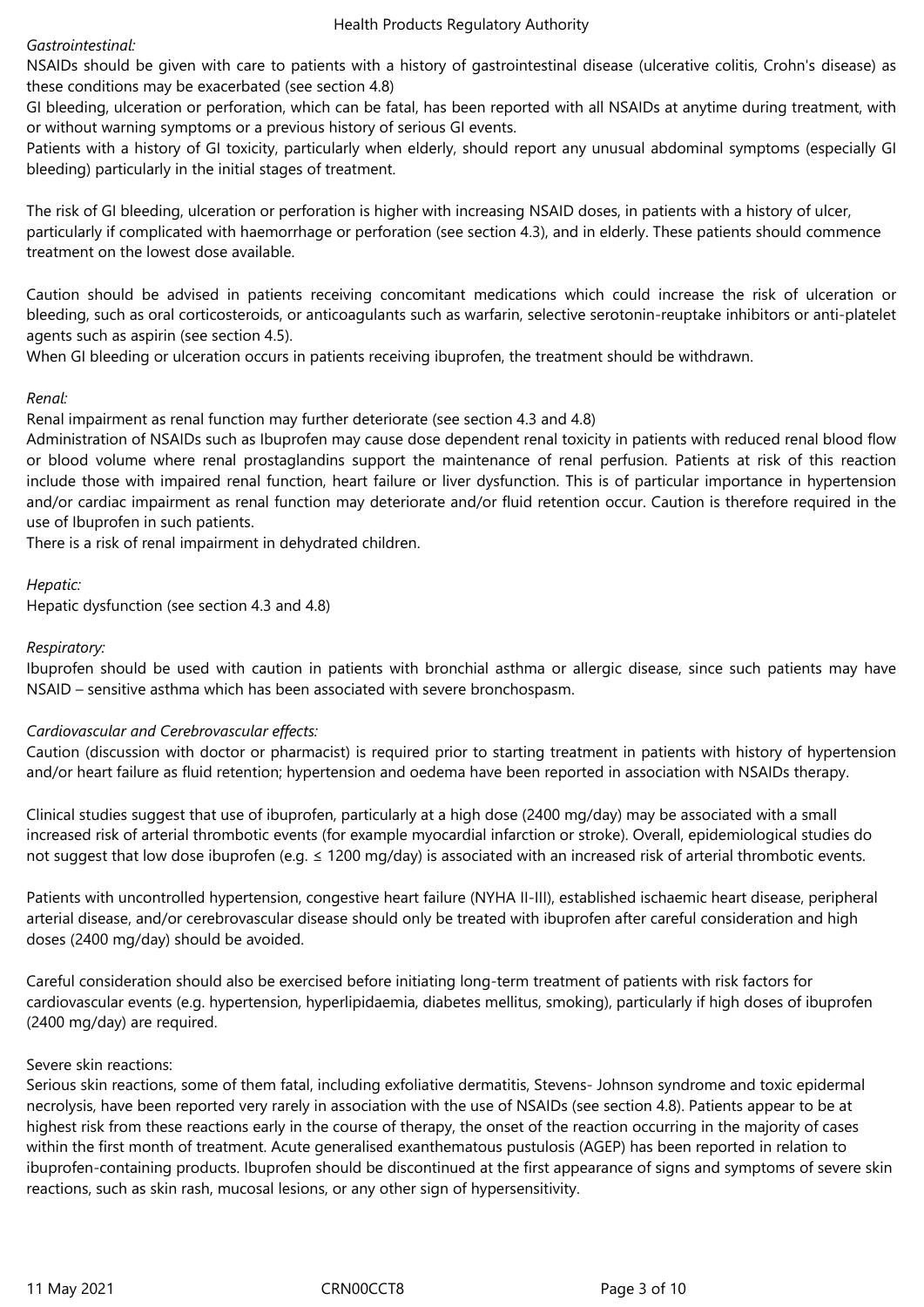Exceptionally, varicella can be at the origin of serious cutaneous and soft tissues infectious complications. To date, the contributing role of NSAIDs in the worsening of these infections cannot be ruled out. Thus, it is advisable to avoid use of Ibuprofen Oral Suspension in case of varicella (Chicken pox.)

## *Masking of symptoms of underlying infections*

Ibuprofen can mask symptoms of infection, which may lead to delayed initiation of appropriate treatment and thereby worsening the outcome of the infection. This has been observed in bacterial community acquired pneumonia and bacterial complications to varicella. When ibuprofen is administered for fever or pain relief in relation to infection, monitoring of infection is advised. In case of varicella, use of ibuprofen should be avoided due to the possible exacerbation of serious cutaneous and soft tissue infectious complications (see "severe skin reactions" above). In non-hospital settings, the patient should consult a doctor if symptoms persist or worsen.

## *Excipients:*

*Maltitol, Sodium methylhydroxybenzoate, sodium propylhydroxybenzoate, Propylene glycol and Sodium.* This medicine contains maltitol. Patients with rare hereditary problems of fructose intolerance should not take this medicine. This medicine contains sodium methyl hydroxybenzoate and sodium propyl hydroxybenzoate may cause allergic reactions (possibly delayed).

This medicine contains 5.2 mg propylene glycol in each 5 ml which is equivalent to 0.832 mg/g. This should be considered in babies, in particular if given other medicines that contain propylene glycol or alcohol.

This medicine contains less than 1 mmol sodium (23 mg) per 5ml oral suspension, that is to say essentially "sodium-free". **The label will include:**

Read the enclosed leaflet before taking this product.

Do not give this product if your baby or child

- Has (or has had two or more episodes of ) a stomach ulcer, perforation or bleeding
- Is allergic to ibuprofen or any other ingredient of the product, aspirin or other related painkillers

Speak to a pharmacist or your doctor before giving this product if your baby or child

 Has or has had asthma, diabetes, high cholesterol, high blood pressure, a stroke, liver, heart, kidney or bowel problems

Consult your doctor promptly if symptoms persist or worsen.

Do not exceed the stated dose.

Do not give to babies under 3 months of age.

## **4.5 Interaction with other medicinal products and other forms of interactions**

## **Ibuprofen should be avoided in combination with:**

*Acetylsalicylic acid (*Aspirin): Concomitant administration of ibuprofen and acetylsalicylic acid is not generally recommended because of the potential of increased adverse effects (see section 4.4).

Experimental data suggest that ibuprofen may competitively inhibit the effect of low dose acetylsalicylic acid on platelet aggregation when they are dosed concomitantly. Although there are uncertainties regarding extrapolation of these data to the clinical situation, the possibility that regular, long-term use of ibuprofen may reduce the cardioprotective effect of low-dose acetylsalicylic acid cannot be excluded . No clinically relevant effect is considered to be likely for occasional ibuprofen use (see section 5.1).

Other NSAIDs including cyclooxygenase-2 selective inhibitors: As a result of synergistic effects, avoid concomitant use of two or more NSAIDs as this may increase the risk of adverse effects (see section 4.4).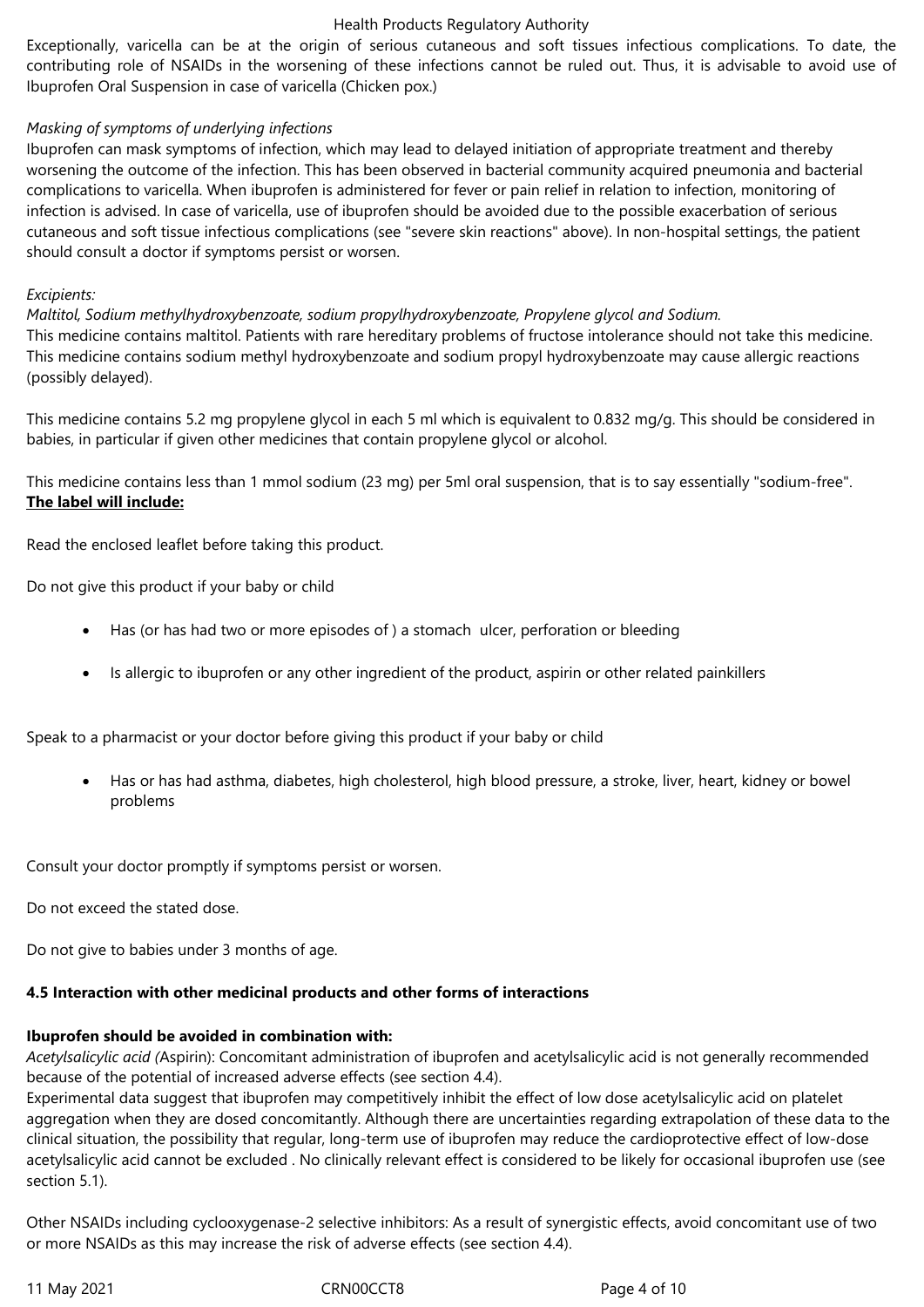*Ticlopidine:* NSAIDs should not be combined with ticlopidine due to a risk of an additive effect in the inhibition of the platelet function.

*Methotrexate*: There is a potential for an increase in plasma methotrexate.

## **Ibuprofen should be used with caution in combination with:**

*Anticoagulants:* NSAIDs may enhance the effects of anticoagulants, such as warfarin or heparin (see section 4.4

*Antihypertensives and diuretics:* NSAIDs may diminish the effect of these drugs. Diuretic can increase risk of nephrotoxicity of NSAIDs.

*Corticosteroids*: increase the risk of gastrointestinal ulceration or bleeding (see section 4.4).

*Anti-platelet agents and selective serotonin reuptake inhibitors (SSRIs):* increased risk of gastrointestinal bleeding (see section 4.4)

*Cardiac glycosides:* NSAIDs may exacerbate cardiac failure, reduce GFR and increase plasma glycoside levels.

*Ciclosporin*: increased risk of nephrotoxicity.

*Mifepristone:* NSAIDs should not be used for 8-12 days after mifepristone administration as NSAIDs can reduce the effects of mifepristone.

*Tacrolimus*: Possible increased risk of nephrotoxicity when NSAIDs are given with tacrolimus.

*Lithium*: There is evidence for potential increase in plasma levels of lithium.

*Zidovudine*: increase risk of haematological toxicity when NSAIDs are given with zidovudine. There is evidence of an increased risk of haemarthroses and haematoma in HIV (+) haemophiliacs receiving concurrent treatment with zidovudine and ibuprofen.

*Quinolone antibiotics*: Animal data indicate that NSAIDs can increase the risk of convulsions associated with quinolone antibiotics. Patients taking NSAIDs and quinoline may have increased risk of developing convulsions.

## **4.6 Fertility, pregnancy and lactation**

## **Pregnancy**

Whilst no teratogenic effects have been demonstrated in animal experiments, the use of ibuprofen should, if possible, be avoided during the first six months of pregnancy.

During the 3rd trimester, ibuprofen is contraindicated as there is a risk of premature closure of the fetal ductus arteriosus with possible persistent pulmonary hypertension. The onset of labour may be delayed and the duration increased with an increased bleeding tendency in both mother and child (see section 4.3).

## Breast-feeding

In limited studies, ibuprofen appears in the breast milk in very low concentration and is unlikely to affect the breast-fed infant adversely.

## Fertility

The use of ibuprofen may impair fertility and is not recommended in women attempting to conceive. In women who have difficulties conceiving or who are undergoing investigation of infertility, withdrawal of ibuprofen should be considered.

## **4.7 Effects on ability to drive and use machines**

As central nervous undesirable effects such as tiredness and dizziness may occur on use of ibuprofen at higher dosage, the ability to react and the ability to take part actively in road traffic and to operate machines may be impaired in isolated cases. This applies to a greater extent in combination with alcohol.

## **4.8 Undesirable effects**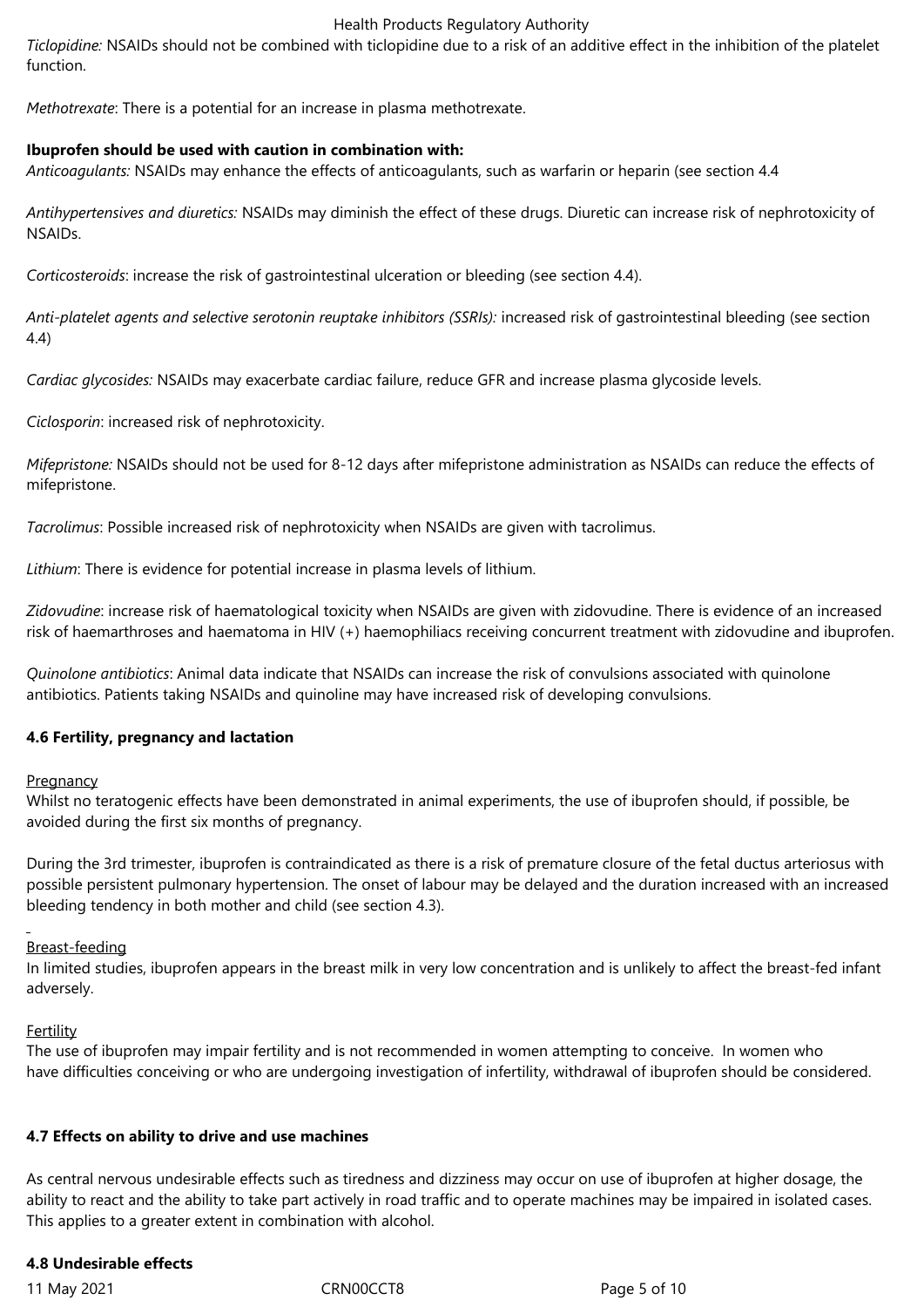The following frequencies are taken as a basis when evaluating undesirable effects: Very common:  $\geq 1/10$ Common: ≥ 1/100 to < 1/10 Uncommon: ≥ 1/1,000 to < 1/100 Rare: ≥ 1/10,000 to < 1/1,000 Very rare: < 1/10,000 Not known: cannot be estimated from the available data Hypersensitivity reactions have been reported and these may consist of:

- 1. Non-specific allergic reactions and anaphylaxis
- 2. Respiratory tract reactivity, e.g. asthma, aggravated asthma, bronchospasm, dyspnoea.
- 3. Various skin reactions, e.g. pruritis, urticaria, angioedema and more rarely exfoliative and bullous dermatoses (including epidermal necrolysis and erythema multiforme).

The following list of adverse effects relates to those experienced with ibuprofen at OTC doses, for short-term use. In the treatment of chronic conditions, under long-term treatment, additional adverse effects may occur.

### *Hypersensitivity reactions:*

Uncommon: Hypersensitivity reactions with urticaria and pruritis.

Very rare: Severe hypersensitivity reactions. Symptoms could be: facial, tongue and laryngeal swelling, dyspnoea, tachycardia, hypotension (anaphylaxis, angioedema or severe shock).

Exacerbation of asthma and bronchospasm.

#### *Gastrointestinal Disorders:*

The most commonly-observed adverse events are gastrointestinal in nature.

Uncommon: Abdominal pain, nausea and dyspepsia.

Rare: Diarrhoea, flatulence, constipation and vomiting.

Very rare: Peptic ulcer, perforation or gastrointestinal haemorrhage, melaena, haematemesis, sometimes fatal, particularly in the elderly. Ulcerative stomatitis, gastritis. Exacerbation of ulcerative colitis and Crohn's disease (see section 4.4)

#### *Nervous System Disorders:*

Uncommon: Headache

Very Rare: Aseptic meningitis – single cases have been reported very rarely.

#### *Renal Disorders:*

Very rare: Acute renal failure, papillary necrosis, especially in long-term use, associated with increased serum urea and oedema.

## *Hepatic Disorders:*

Very rare: Liver disorders.

11 May 2021 **CRNOOCCT8** CRNOOCCT8 Page 6 of 10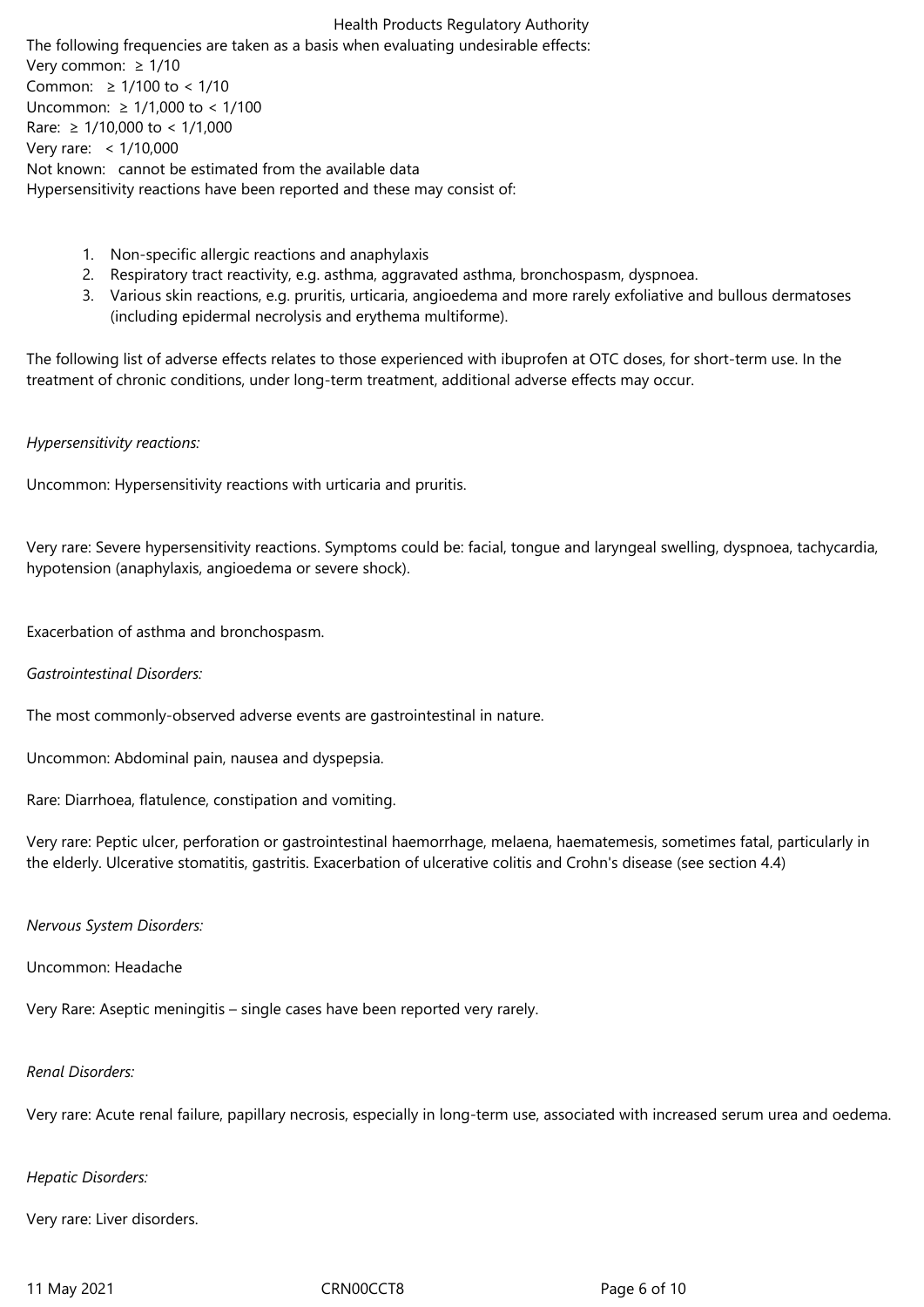Very rare: Haematopoietic disorders (anaemia, leucopenia, thrombocytopenia, panytopenia, agranulocytosis). First signs are: fever, sore throat, superficial mouth ulcers, flu-like symptoms, severe exhaustion, unexplained bleeding and bruising.

## *Skin and subcutaneous tissue disorders:*

## Uncommon: Various skin rashes

Very rare: Severe forms of skin reactions such as bullous reaction, including Stevens- Johnson Syndrome, erythema multiforme and toxic epidermal necrolysis can occur.

Not-known: Drug reaction with eosinophilia and systemic symptoms (DRESS syndrome). Acute generalised exanthematous pustulosis (AGEP). Photosensitivity reactions (frequency unknown).

## *Immune System Disorders:*

In patients with existing auto-immune disorders (such as systemic lupus erythematosus, mixed connective tissue disease) during treatment with ibuprofen, single cases of symptoms of aseptic meningitis, such as stiff neck, headache, nausea, vomiting, fever or disorientation have been observed (see section 4.4).

## *Cardiovascular and Cerebrovascular Disorders:*

Oedema, hypertension, and cardiac failure, have been reported in association with NSAID treatment.

Clinical studies suggest that use of ibuprofen, particularly at a high dose (2400 mg/day) may be associated with a small increased risk of arterial thrombotic events (for example myocardial infarction or stroke) (see section 4.4).

## Reporting of suspected adverse reactions

Reporting suspected adverse reactions after authorisation of the medicinal product is important. It allows continued monitoring of the benefit/risk balance of the medicinal product. Healthcare professionals are asked to report any suspected adverse reactions via HPRA Pharmacovigilance Website: www.hpra.ie

## **4.9 Overdose**

In children ingestion of more than 400 mg/kg may caus[e symptoms.](http://www.hpra.ie/) In adults the dose response effect is less clear cut. The half-life in overdose is 1.5 – 3 hours.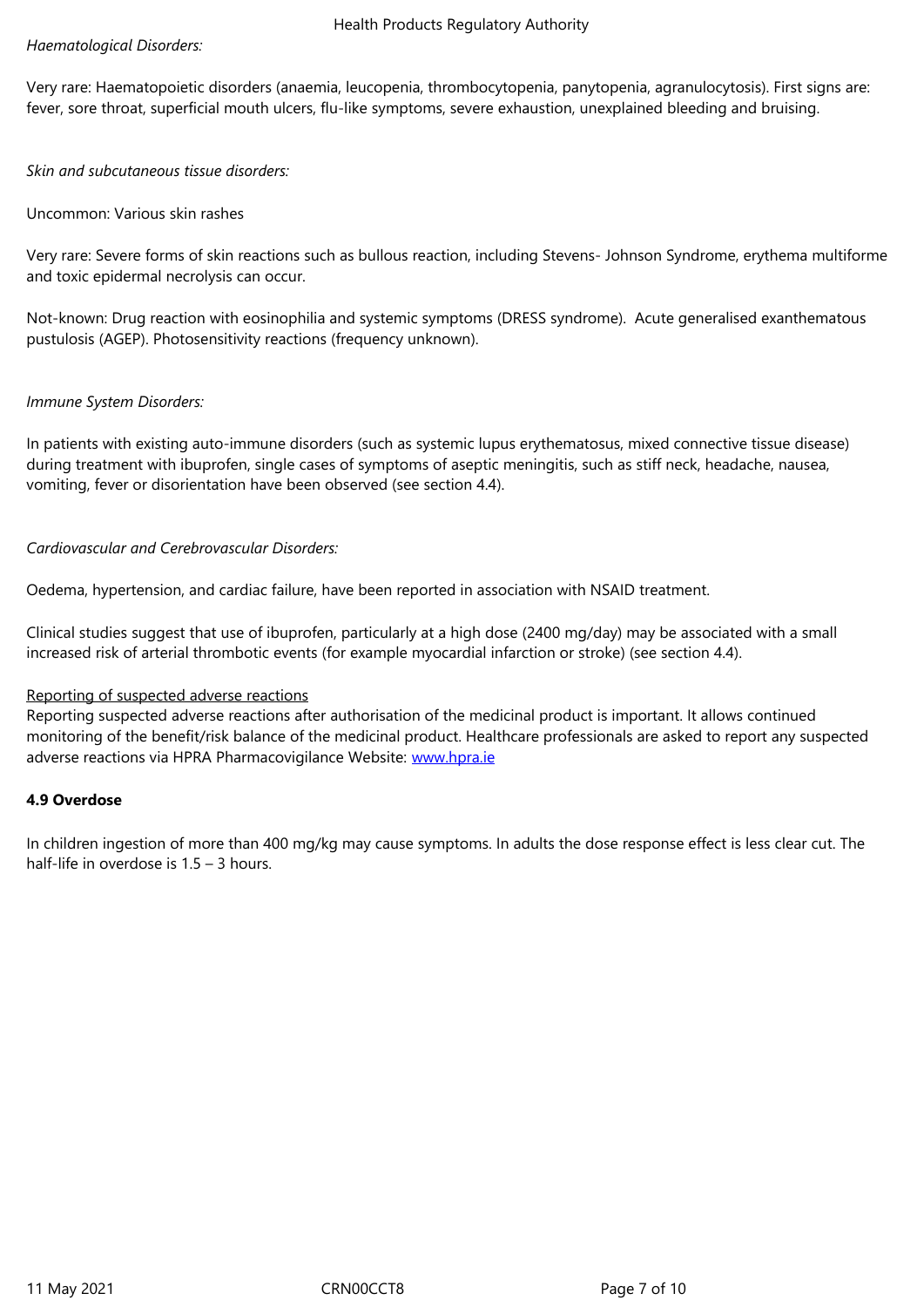## **Symptoms**

Most patients who have ingested clinically important amounts of NSAIDs will develop no more than nausea, vomiting, epigastric pain, or more rarely diarrhoea. Tinnitus, headache and gastrointestinal bleeding are also possible. In more serious poisoning, toxicity is seen in the central nervous system, manifesting as drowsiness, occasionally excitation and disorientation or coma. Occasionally patients develop convulsions. In serious poisoning metabolic acidosis may occur and the prothrombin time/INR may be prolonged, probably due to interference with the actions of circulating clotting factors. Acute renal failure and liver damage may occur. Exacerbation of asthma is possible in asthmatics.

## **Management**

Management should be symptomatic and supportive and include the maintenance of a clear airway and monitoring of cardiac and vital signs until stable. Consider oral administration of activated charcoal if the patient presents within one hour of ingestion of a potentially toxic amount. If frequent or prolonged, convulsions should be treated with intravenous diazepam or lorazepam. Give bronchodilators for asthma.

## **5 PHARMACOLOGICAL PROPERTIES**

## **5.1 Pharmacodynamic properties**

Pharmacotherapeutic group: anti-inflammatory and antirheumatic products, non steroids; propionic acid derivatives

## ATC code: M01AE01

Ibuprofen is a non-steroidal anti-inflammatory drug (NSAID) that in the conventional animal-experiment inflammation models, has demonstrated its efficacy by inhibition of prostaglandin synthesis. In humans ibuprofen reduces inflammatory pain, swelling and fever. Furthermore, ibuprofen reversibly inhibitsADP- and collagen-induced platelet aggregation.

Experimental data suggest that ibuprofen may inhibit the effect of low dose aspirin on platelet aggregation when they are dosed concomitantly. In one study, when a single dose of ibuprofen 400 mg was taken within 8 hours before or within 30 minutes after immediate release aspirin dosing (81 mg), a decreased effect of aspirin on the formation of thromboxane or platelet aggregation occurred. However, the limitations of these data and the uncertainties regarding extrapolation of ex vivo data to the clinical situation imply that no firm conclusions can be made for regular ibuprofen use, and no clinically relevant effect is considered to be likely for occasional ibuprofen use.

## **5.2 Pharmacokinetic properties**

## Absorption

On oral application ibuprofen is already partly absorbed in the stomach and then completely in the small intestine, peak serum concentrations occurring 1‑2 hours after oral administration of a normal-release pharmaceutical form.

## Distribution

Ibuprofen is rapidly distributed throughout the whole body. The plasma protein binding is approximately 99%.

## Biotransformation

Ibuprofen is metabolised in the liver (hydroxylation, carboxylation).

## **Elimination**

Ibuprofen is metabolised in the liver into two major metabolites with primary excretion via the kidneys. Either as such or as major conjugates, together with negligible amount of unchanged Ibuprofen, Excretion by the kidney is both rapid and complete. Elimination half life is approximately 2 hours.

## **5.3 Preclinical safety data**

As a well established and widely used product, the pre-clinical safety of ibuprofen is well documented.

The principal findings observed during subchronic and chronic toxicity studies with ibuprofen include gastric damage and ulcers. Any observation made during the in vitro and in vivo studies to investigate the mutagenic potential of ibuprofen were not considered to be clinically significant.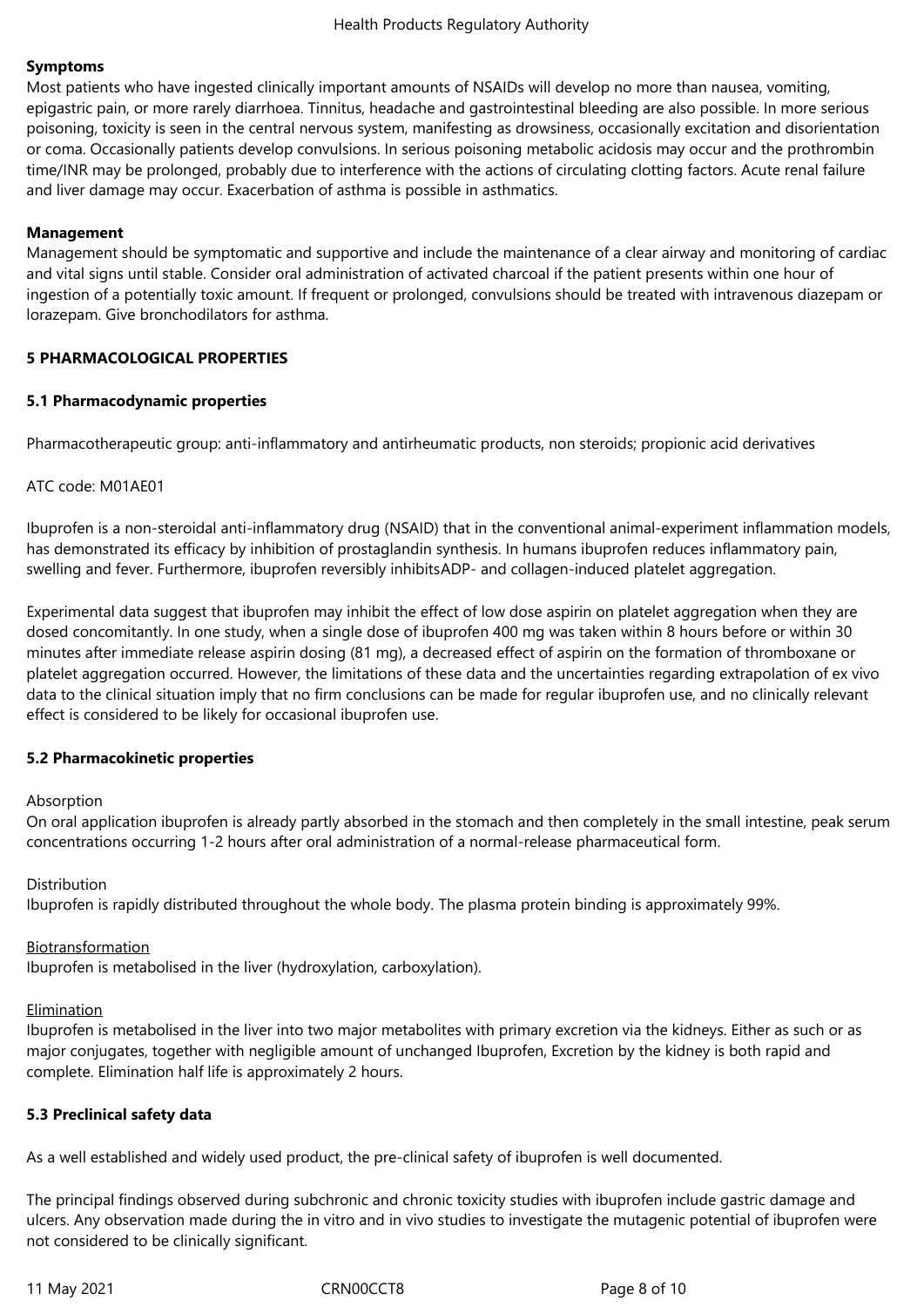Furthermore no carcinogenic effects have been observed in mice and rats.

Ibuprofen inhibits ovulation in rabbits and impairs implantation in various animal species (rabbit, rat, and mouse). In reprotoxicity studies in rats and rabbits; ibuprofen crossed the placenta. At dose causing toxicity to the mother, malformations (ventricular septal defects) occurred more frequently in the progeny of rats.

## **6 PHARMACEUTICAL PARTICULARS**

## **6.1 List of excipients**

Glycerol (E422) Xanthan gum Maltitol liquid (E965) Polysorbate 80 Saccharin sodium (E954) Citric acid monohydrate Sodium methylhydroxybenzoate Sodium propylhydroxybenzoate Strawberry flavour *(*contains propylene glycol) Purified water

## **6.2 Incompatibilities**

Not applicable.

## **6.3 Shelf life**

3 years.

## **6.4 Special precautions for storage**

Do not store above 25ºC.

## **6.5 Nature and contents of container**

An amber glass bottle sealed with child resistant, tamper evident cap. An amber PET bottle sealed with child resistant, tamper evident cap. Pack sizes available: 50 ml, 100 ml, 150 ml and 200 ml. Not all pack sizes may be marketed. A double ended spoon with measures of 2.5ml and 5ml is provided.

## **6.6 Special precautions for disposal of a used medicinal product or waste materials derived from such medicinal product and other handling of the product**

No special requirements.

## **7 MARKETING AUTHORISATION HOLDER**

Pinewood Laboratories Ltd, Ballymacarbry Clonmel Co. Tipperary Ireland

## **8 MARKETING AUTHORISATION NUMBER**

PA0281/088/004

## **9 DATE OF FIRST AUTHORISATION/RENEWAL OF THE AUTHORISATION**